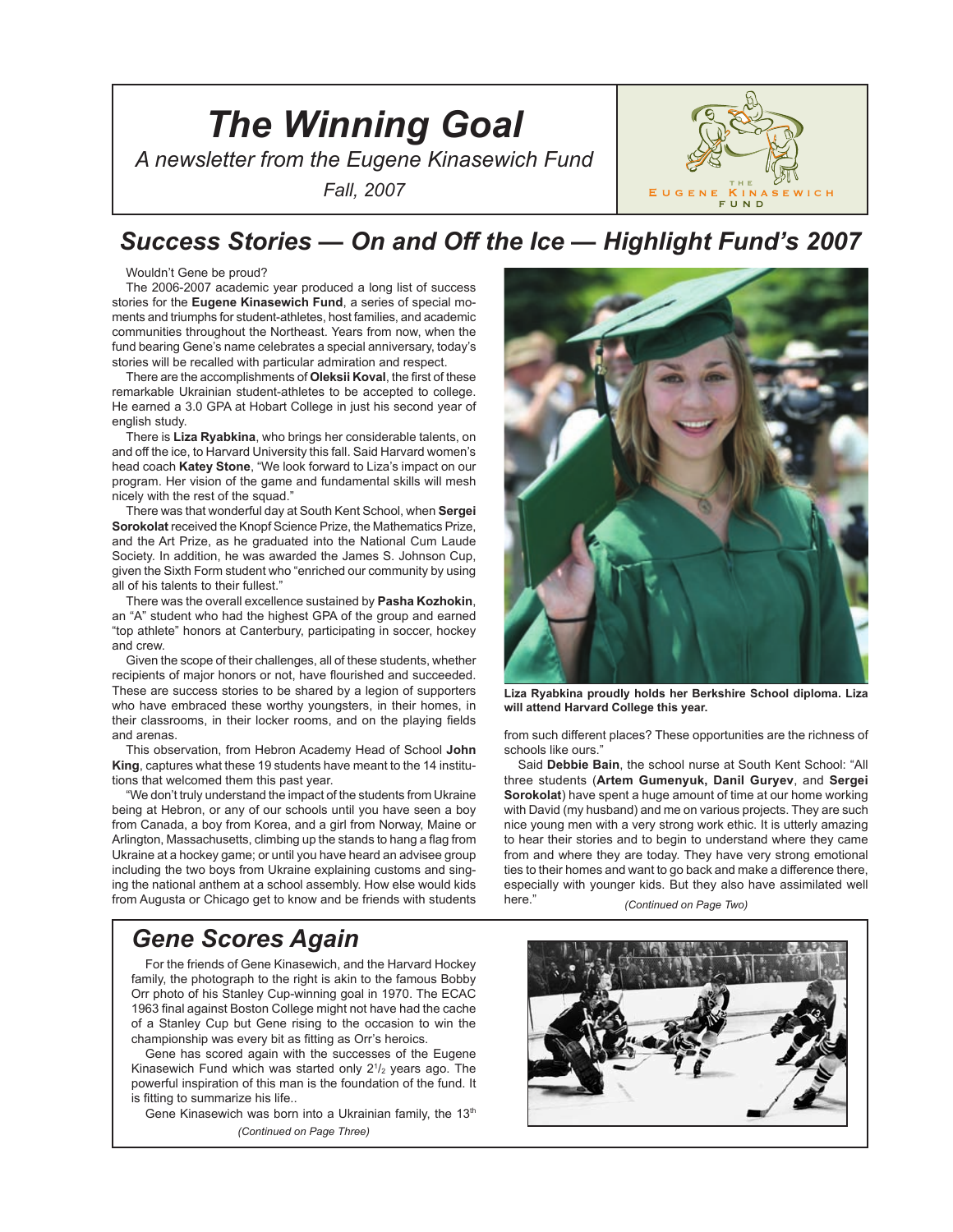#### *(Continued from Page One)*

Gene's fund is very grateful to the families who have hosted students. These young men and women have collectively known hundreds of host families in their lives, none more influential than those who guided them through the transition to a new culture. Among those to be acknowledged for their extraordinary efforts on behalf of these students are the families of **Frank and Donna Agostino, Levy and Cathy Byrd, Denis and Claudia O'Donnell, Paul and Joan Parsons, Michael and Jane Byrne, Elaine and Jack Hurley, Sandy and Linda Milley, Ed and Anna Dolan and Peter and Asa Noonan, and The Leo and Michael Rempel Family.**

The impact of Gene's Fund is best found in the words of the students themselves. Speaking in their second language, they reveal a sincere appreciation for the opportunities they have been given. Here is just a sampling of what each of them has said and the experiences they have had.

"I never was a talented kid so the only way I could really improve in hockey was hard work, which **Ivan Pravilov** taught me. And now hard work is one of the principles of my life.

"I knew what Gene was doing for our hockey team but I only met him once. Everybody who was ever talking about Gene wasn't saying he was just a good man. They were saying he was a great man. *(Continued on Page Four)*



**Enjoing a proud moment at South Kent Commencement were, from left, Artem Gumenyuk, Danil Guryev, and Sergei Sorokolat.**

## *President's Message*

Dear Friends of The Eugene Kinasewich Fund,

 Before he died on February 23, Gene Kinasewich had became devotedly and passionately involved in the lives of 19 youngsters from the City of Kharkov, Ukraine. Gene introduced the idea of combining educational opportunity with sport to these hockey playing youngsters - opportunity that would not be available to them back in their native Ukraine. It became Gene's dream and dying wish to see these young people from his ancestral homeland exposed to some of the wonderful opportunities he was afforded through the caring and kindness of others many years ago.

 This past Spring, with the help and financial support of the Eugene Kinasewich Fund (EKF), the student athletes from Ukraine are making Gene's dream come true. Over the past two years, the Fund has provided financial support enabling nineteen of these young Ukranian student athletes to further their education in the United States. Eighteen were enrolled in prep or high schools (South Kent School, Kents Hill School, Vermont Academy, Canterbury School, Trinity Pawling School, Northwood School, Proctor Academy, Hebron Academy, Winchendon School, Culver Academy, Berkshire School, Dexter School, Brewster Academy and Arlington Catholic High School and one student at Hobart College.

The Board of the EKF is extremely proud of all of these students. Of the eighteen prep/high school students, eleven successfully graduated, and seven others have returned for their senior year. Of those graduating, six will be attending U.S. colleges (Harvard, Skidmore,Southern New Hampshire, and three at Manhattanville). Two will take another year to pursue specific college options in '08.

What a tremendous success story this is! It is because of the spirit, will and effort of Gene that this Fund exists. One month before his death, while weak and in constant pain, he interviewed each of these youngsters, graded their English proficiency, and was directly involved in picking schools for them. True to the inspirational role Gene played in each student's life, they have all survived in school, and in many cases thrived in a totally unfamiliar environment and language. To a person, they have proven to be of tremendous character, hard working, disciplined, gracious, polite and respectful. Above all else they are most appreciative of this opportunity and have made the very best of it.

 The Fund has committed itself to continued support for these deserving students through college, but funding remains a huge challenge.While prep schools and colleges do offer financial aid, seldom do the aid packages cover full need. And never do they cover expenses such as English language tutorials, travel, books, medical and dental expenses....all necessary expenses that cannot be covered by low income families from a country where the average monthly wage is approximately \$300.

 The ultimate long term goal of the EKF is to establish a permanent endowment (of at least one million dollars) to recruit and support talented young people from Ukraine and elsewhere and provide them with educational and cultural opportunity in this country. In the short term, our commitment is to help this group of nineteen students complete their college education.

 This newsletter recounts some of the stories and accomplishments of our current group of nineteen. We are also pleased to announce that a 20th student, Oxana Tkachenko, is attending Southfield School (Dexter).

 I hope you find this Newsletter both interesting and compelling. Gene was fond of saying "Small steps taken are better than big jobs planned." This Fund began with small steps, and in a very short time, has facilitated significant experiences and opportunities for nineteen worthy young men and women. With your help, these students will be allowed to complete their education and the EKF can look forward to providing similar opportunities to future generations of deserving young people.

Respectfully submitted, Bill Beckett, President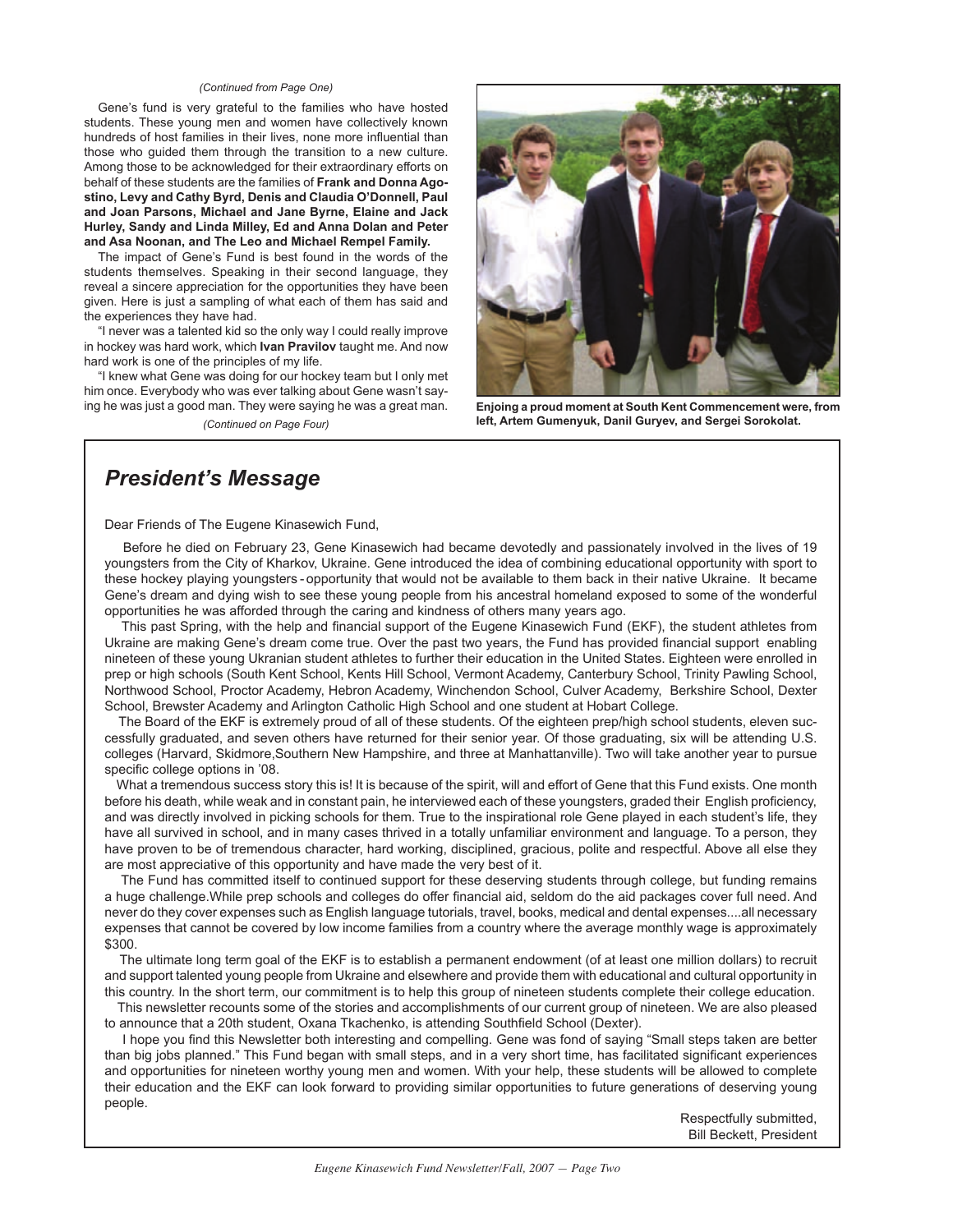# *Gene Scores Again*

#### *(Continued from Page One)*

child of Katherine and John who immigrated to western Canada in the early 1900's. They settled in farm country outside of Edmonton, Alberta and the children learned to speak English in school only after the first grade. The family moved into Edmonton when Gene was in second grade. When Gene was 10 years old his mother died of a stroke, followed by the death of his father 6 months later. Gene and his younger brother were raised by their older siblings.

Gene grew up playing hockey on the outdoor rinks of Alberta and was coached by his older brothers. By the time he was in high school he was a well-respected junior hockey player. It was a hockey trip to Colorado College that initiated a series of events that would alter his life forever.

Several alumni of Harvard University became interested in him, most notably **Jim Lombard**, not only as a hockey player but as a promising young student.

In order to strengthen his academic skills, Gene was encouraged to attend Deerfield Academy for a year, after which he was accepted by Harvard College to the Class of 1964. While at Harvard, Gene studied hard and endeared himself to his fellow students and faculty members. He made a name for himself on the hockey rink and was ultimately elected as the First Class Marshall of the Class of 1964 in his senior year. At that time he also won a Henry Russell Shaw traveling fellowship He and his wife, **Janet Mittell**, traveled throughout Europe for 10 months, learning about different cultures and languages.

His thirst for knowledge did not stop with his undergraduate education. He also earned the following graduate degrees from Harvard: an EdM in 1967, a CAS all from Harvard University in 1972, and a EdD in 1981.

Indicative of his varied interests, Gene also taught at Buckingham Browne and Nichols and served as President of the Western Hockey League.

In 1972, Gene and his friend **Tim Taylor** recruited and organized a group of local Boston area high school hockey players to play on a team that would travel and play hockey in Czechoslovakia, Russia and Ukraine. This was Gene's first trip to his ancestral homeland, and it would lay the groundwork for future trips and connections. The more Gene traveled to Ukraine and came to know his relatives there, the more he became convinced that he wanted make a difference to those in Ukraine who had so little in material assets, but were rich in culture and work ethic.

Eventually Gene came to know **Ivan Pravilov** and the Druzhba youth hockey team that traveled to the United States and Canada in search of hockey games and tournaments. He was very impressed with their skills and their ambition to play well and to make friends internationally He wanted them to dream of something more than hockey. He convinced Ivan, that these players should go to school in this country to expand their options in life. He wanted to help them develop skills for the future and to build bridges between cultures and countries, particularly Ukraine and the United States and Canada.

*(Continued on Page Six)*



**GENE WITH HIS DRUZHBA 78 KIDS — Gene first met Ivan Pravilov , founder of the Druzhba Ukranian Hockey Club and School, in the early 1990's. Over the last 15 years of his life, Gene helped Ivan and his kids on numerous occasions by facilitating trips for them to North America, and by organizing trips for American youngsters to travel to Ukraine. Thus the seeds for the EKF were planted. In a letter dated October, 2000, Gene wrote the following: "'Druzhba' means 'friendship' in Ukrainian and it is on this theme that Ivan Pravilov started his program for Ukranian youngsters back in 1988. He trained his youngsters with a traditional and effective stern Eastern European discipline. Through**  associations established outside of Ukraine in the 1990's, Ivan was able to raise funds allowing him to travel to North America to participate **in youth tournaments and put on mini teaching clinics. His young players were billeted by local parents and youth hockey organizations, thus creating a unique cultural and athletic experience for all involved. What is most critical, in my estimation, is the worldly exposure these young Ukrainians have received, the opportunities that have been opened for them as a result of Ivan's initiatives on their behalf and the potential positive attributes they bring to Ukraine in these important early stages of its freedom. I recently returned from Ukraine and was moved by the level of poverty and massive unemployment, yet inspired by the spirit of the people who had so little yet gave me so much. The young children that Ivan has exposed to the world through his novel and exciting program will help save Ukraine."**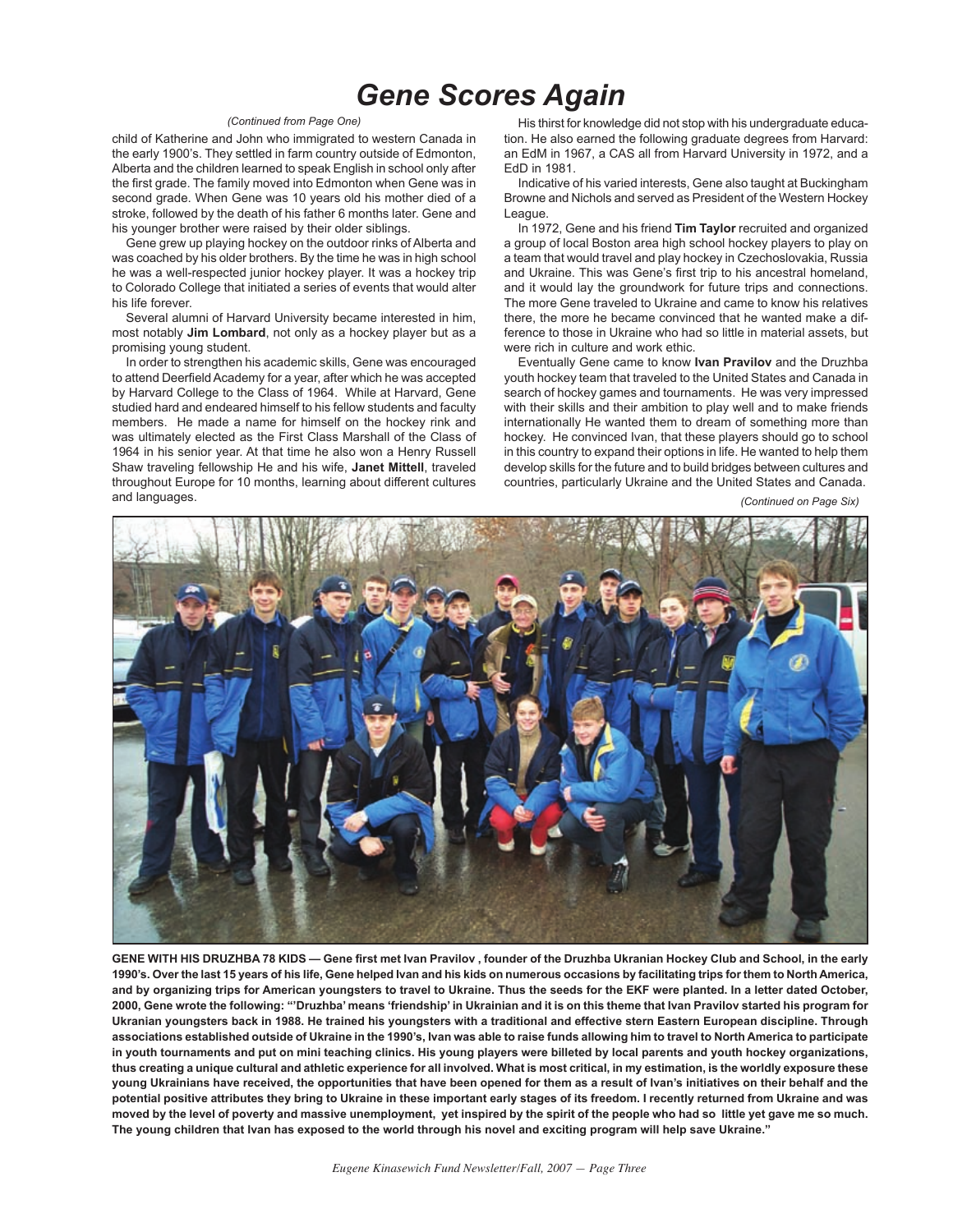# *The Students' Own Words*

#### *(Continued from Page Two)*

He had something that everyone loved in him. He was a generous man.

"I got the chance to change my future so in the future I can give opportunities to other people from my country and change Ukraine to a better place to live. Everybody who helped give me a starting point gave me an inspiration for life to change my future and help others." — **Roman Krivda**



**Sasha Romanenko (left) and Dima Naida (right) rehearse a scene from "Fiddler on the Roof" with choreographer Julie Middleton and an unidentfied student at Hebron Academy. Said Middleton, "Sasha and Dima were so dilligent and concerned with knowing their lines, entrances, etc. It meant so much to me that this play came from their part of the world, and is about love, peace and tolerance. Truly, I cannot imagine having produced this show without the participation of these two great boys."**



**Pasha Kozhokin enjoys the 2007 Commencement ceremonies at Canterbury School. An "A" student, Pasha was recognized as the school's top athlete as well.**

"I remember Gene as a modest person who needed nothing in life but to help others. He would come to a locker room after games and talk to us in Ukrainian. He said how grateful we should be to Ivan who taught us knowledge, which we can use as a path in our lives and then pass it on to the next generations. He wanted this program of giving to remain forever. He felt that youth can bring people together through their warmth and passion to work and to play together." — **Oleg Koval**

"As a team, 'Druzhba 78' was very successful, and one of the factors was our coach. Besides hockey lessons, he kept giving us life lessons that were based on simple human life principles: never lie, always give 100% effort, never give up, be useful to society, protect your interests and beliefs. Like all my teammates, I grew up following those life principles, and I can tell that they really helped me to become the person I am right now. I do not consider myself to be religious; however, I do believe strongly in sacred values a person possesses, such as truth, devotion, respect, hard work, responsibility, and true love. I also believe in fortune. It has always been like magic for me. I believe that people who strive to observe those sacred values will have good fortune." — **Sergei Sorokolat**

*(Continued on Page Six)* "I still can't believe that I'm in the U.S., studying in a different lan-

## *Coming Full Circle*

#### By Paul R. Parsons

The story of **Gene Kinasewich** has become familiar to many in the hockey world; Gene, the gifted junior hockey player of from Western Canada. Gene, the scholarship student and ice hockey star at Deerfield Academy and Harvard College. Gene, the humanitarian who recognized his good fortune and wanted others of similar backgrounds to have the opportunities that had been made available to him.

About fifty years later, Gene's legacy has come full circle in the persona of **Yelyzaveta (Liza) Ryabkina**. Liza excelled on the best boys' ice hockey team in Ukraine since she was 8 years old (in 1995). When she was 11, her team traveled to Ottawa for the first of what were to become annual visits to North America for summer tournaments, and a relationship developed between her coach and team, and some U.S. parents and players who were impressed with the incredible skill and approach of the Ukrainian team. To a degree, these Ukrainian kids experienced being raised without parents, since the Soviet training approach included their parents consigning responsibility of their child's education, discipline and training to their hockey coach (often during long periods of time away from home.) In a way, Liza was raised by her coach and her teammates on Team Druzhba.

When Liza was 16, Gene and a core group of friends orchestrated visits and interviews for the team to New England prep schools with strong ice hockey and English as a Second Language (ESL) programs. Liza was accepted at her first choice, Berkshire School in Sheffield, MA. After two years of excellent educational and athletic training and performance, Liza was accepted to Harvard College, where she will study and play varsity hockey beginning in September of 2007.

Throughout his life, Gene wanted others to have the opportunity that he had been given. Somewhere now, Gene is undoubtedly smiling. Because of his vision, Liza will don the Harvard Crimson hockey sweater and be exposed to the extraordinary opportunities that were once made available to him. Equally important, Liza and her teammates have been instilled with a sense of purpose to "pay it forward" to other deserving people in the future. It is that combination of providing opportunity and helping others that is truly Gene's legacy.

*Paul Parsons is a Director of the EKF. Paul and Joan Parsons served as Liza Ryabkina's host family for two years. Their daughter Sarah, a 2006 Olympian who trained with Team Druzhba, is entering her sophomore year at Dartmouth College.*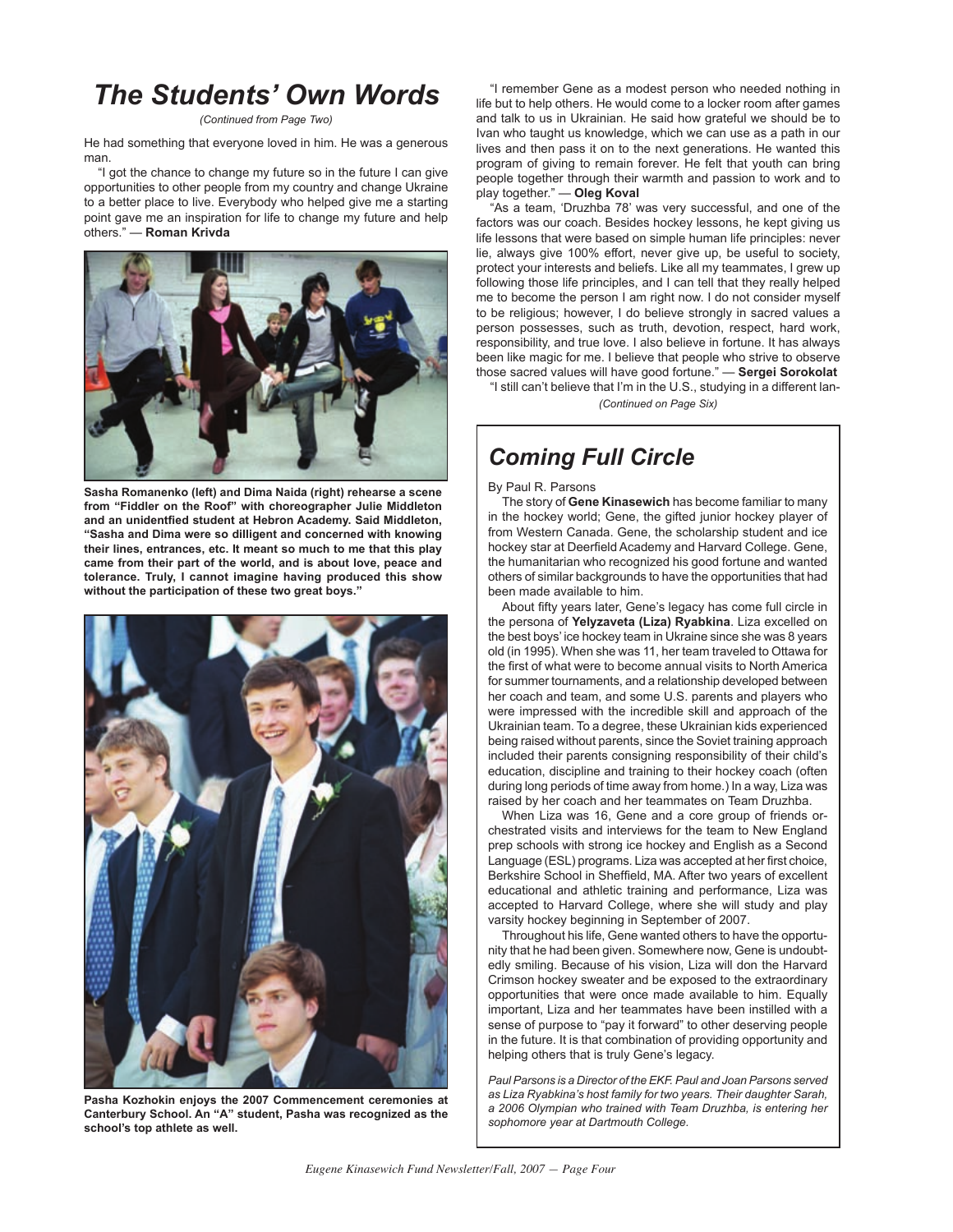### **The Eugene Kinasewich Fund, Inc.**

c/o William H.M. Beckett, President 104 Congress Street, Suite 304 Portsmouth, NH 03810 603-766-4444 • attorneybeckett@yahoo.com

#### **Officers** *President*

William H. M. Beckett

*Treasurer* Robert P. Bland

#### *Directors*

William H. M. Beckett Robert Kinasewich Robert P. Bland E. Mark Noonan Stewart Forbes **Denis O'Donnell**<br>
John L. Gummere Paul Parsons John L. Gummere Robert F. Higgins Timothy B. Taylor<br>Janet M. Kinasewich Thomas Warren Janet M. Kinasewich

#### *Advisors*

Robert G. Anderson Joseph D. Bertagna Joseph V. Cavanagh Robert L. Clark William J. Cleary, Jr. Nathaniel F. Emmons Scott Harshbarger David L. Johnston Greg J. Kinasewich Lara Tanya Kinasewich Ray Kinasewich

Robert E. Kinasewich Marian Larkin Mark Leibovitz Samuel A. Lewis, Jr. James Lombard Leonard A. Lyons Thomas "Red" Martin David A. Mittell, Jr. David Murdock David G. Oliver Baldwin Smith





#### **Oleksii Koval (left) in action for Hobart College this past season.**

# *Individual Progress Reports*

### Name 2006-07 Grade/School

**Artem Gumenyuk 12, South Kent School**

Artem attends Manhattanville College. For two years, his GPA rose consistently. He is a powerful skater who had an excellent two years at South Kent School academically and athletically.

**Danil Guryev 12, South Kent School** Injuries slowed him at the start of the year but he emerged as a top defensemen. He is skilled at 6-4, 200 and hopes to play a year of junior hockey and enroll in college in the fall of 2008.

#### **Roman Khromushkin 11, Kents Hill School**

He made a successful transition from Wyoming Seminary (Wyoming, PA) to Kent's Hill, showing a dramatic improvement in his English. He is returning to Kent's Hill.

**Oleg Koval 11, Vermont Academy** Following a year in Kentucky (public school), he enjoyed

success at VA. He scored the winning goal vs. Hebron in the prep semifinals.

## **Oleksii Koval Freshman, Hobart College**

The first of the group to go on to college, he had a 3.0 GPA and made the first line on the Hobart College team, before an injury slowed him. He scored 8 points in 14 games. (He had 33 goals as a PG at Albany Academy in 05-06.)

#### **Pasha Kozhokin 12, Canterbury School**

He was voted "Top Athlete" at Canterbury and is being actively recruited by several colleges. He will play junior hockey this year and pursue an engineering degree at a college to be identified next fall.

#### **Roman Krivda 12, Trinity-Pawling School**

Roman is a gifted artist. He is also a D-1 hockey prospect. He is scheduled to play junior hockey in 2007-08.

#### **Sergei Laptyev 11, Vermont Academy**

He is paired with Oleg Koval (in Kentucky and Vermont) and has developed as both a student and player.

#### **Oleksandr Mykolenko 12, Northwood School**

He was accepted early decision and attends Skidmore this year.A great skater, he is also a talented hockey player.

#### **Vika Mykolenko 11, Proctor Academy**

An outstanding student, Vika sets the bar high for herself. She will be an attractive college candidate for fall of 2008.

**Dima Naida 12, Hebron Academy**

Dima is attending Southern New Hampshire University this year. He is a good player who was injured much of the year.

### **Ivan Oliinyk 11, Winchendon School**

After Grade 10 at Arlington H.S., Ivan moved to Winchendon. A natural goal scorer, and returns to Winchendon this fall.

### **Max Podkosov 12, Trinity-Pawling School**

Max is a very popular student. A skilled playmaker, his plans for 2007-08 are still undecided. He hopes to play junior hockey.

**Oleksandr Ponomar 12, Culver Academy** A strong defensive player, Sasha hopes to play junior hockey or attend university in Ukraine.

*(Continued on Page Six)*